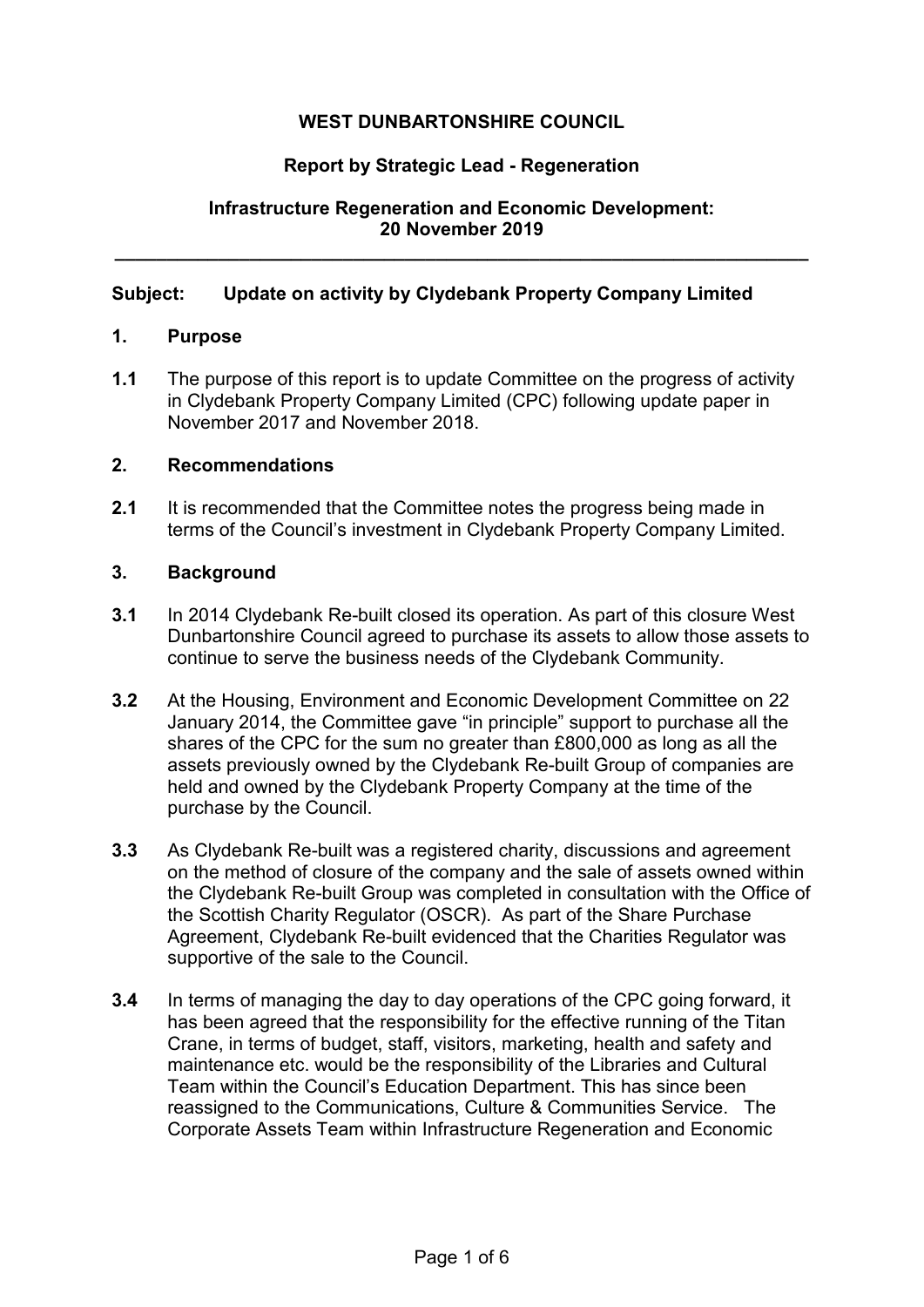Development would take responsibility for the day to day management of all other assets and land ownership held within the CPC.

- **3.6** On 10 August 2014 the transfer of shares was completed. The total cost to the Council was £264,000.
- **3.7** On 11 August 2014, as part of the asset transfer process all previous Board members of CPC resigned their position. The Council as new owners of the company had to appoint new Board Members to the CPC. As the approach to managing CPC going forward is focused on managing the day to day property assets it was agreed by the Infrastructure, Regeneration and Economic Development Committee on 17 September 2014 to appoint up to 3 Senior Officers to the Board of CPC to oversee its business and monitor its performance. The new board would comprise the Executive Director for Infrastructure, Regeneration and Economic Development, the Head of Finance and Resources and the Head of Legal, Democratic and Regulatory Services.
- **3.8** All necessary steps were taken by Clydebank Re-built to close the company and all Board Members of Clydebank Re-built resigned their positions.

| <b>Asset</b>                    | <b>Total Area</b> | Let   | <b>Rental Income</b> |
|---------------------------------|-------------------|-------|----------------------|
|                                 | (SqFt)            | %     | (£)                  |
| <b>Titan Enterprise</b>         | 13,538            | 36.6  | 89,151               |
| <b>JKS Workshops</b>            | 21,730            | 93.46 | 110,439              |
| <b>Clydebank East Workshops</b> | 8,641             | 35.11 | 22,429               |
| <b>Aurora House</b>             | 20,103            | 0.00  |                      |
| <b>Change House</b>             | 5,791             | 0.00  |                      |
| <b>Total</b>                    | 69,803            | 40.55 | 222,019              |

**3.9** At the time of the transfer the performance of the property estate within CPC was as follows:

In addition CPC held land for development of 2.41 acres at Clyde Gate (adjoining Change House), 1.5 acres at John Knox Street, and two plots extending to 1.01 acres adjoining the new Clydebank Leisure Centre site at Queens Quay. This land was available for development or sale.

**3.10** As part of the dissolution of Clydebank Re-built group of companies, the Titan Trust was dissolved and ownership of the Titan Crane moved to Clydebank Re-built prior to its own dissolution. CPC, therefore owns the Titan Crane in addition to the property estate detailed at 3.9 above, with the day to day operational management of the Crane being provided by Council staff to CPC.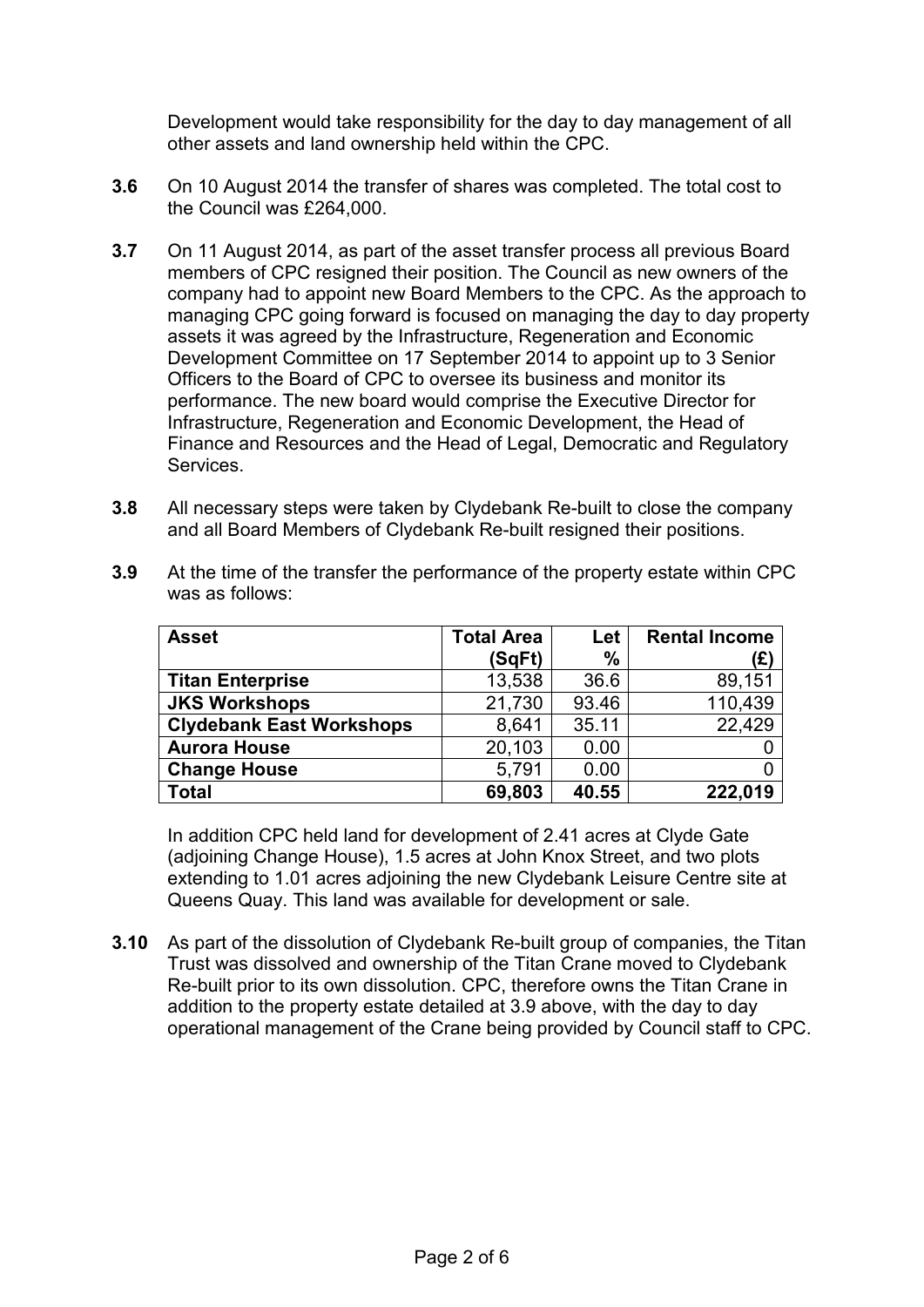# **4. Main Issues**

### Property Company

- **4.1** There is substantial competition in the Clydebank area for tenants with office requirements. A review of the asking rents in Clydebank was completed which identified that the Titan Enterprise Centre was not competitive with other properties. Asking rents were realigned to make them more attractive to potential tenants and we continue to monitor this and further lettings have been achieved. Lettings for the centre are now at 97.3% compared to 36.63% on transfer.
- **4.2** The units at JKS Workshops continue to be let at a high rate, as with any development of this type a high turnover of tenants can be expected as they either trade up to larger premises or the businesses fail. The current occupancy is 97.84% compared to 93.46% on transfer. Rents continue to be competitive with other workshop developments in the area and we continue to ensure retention of tenants.
- **4.3** Clydebank East Workshops sit alongside the JKS workshops and the current occupancy is 77% let compared to 35.11% on transfer.

| <b>Asset</b>            | <b>Total Area</b> | Let   |       | <b>Rental Income</b> |         |
|-------------------------|-------------------|-------|-------|----------------------|---------|
|                         | (SqFt)            | (%)   |       | (E)                  |         |
|                         |                   | 2014  | 2019  | 2014                 | 2019    |
| <b>Titan Enterprise</b> | 13,538            | 36.63 | 97.3  | 89,151               | 189,822 |
| <b>Business Centre</b>  |                   |       |       |                      |         |
| <b>JKS Workshops</b>    | 21,730            | 93.46 | 97.84 | 110,439              | 116,627 |
| <b>Clydebank East</b>   | 8,641             | 35.11 | 76.33 | 22,429               | 41,500  |
| <b>Workshops</b>        |                   |       |       |                      |         |
| <b>Aurora House</b>     | 20,103            | 0.00  | 100   | 0                    | 180,900 |
| <b>Total</b>            | 69,803            |       |       | 222,019              | 528,849 |

**4.4** The performance of the property estate within CPC is currently as follows:

- **4.5** The remaining development site at Queens Quay is currently being marketed with some interest at present and this will be subject to a future update.
- **4.6** For noting other land holdings which were previously contained within the portfolio of Clydebank Re-built were:
	- Clyde Gate (including Change House) sold for £645,000 to Northern Marine; and
	- Clydebank East sold for £45,000 to ETi.

**4.7 In addition to 4.7** In addition to the property trading and letting activity CPC also runs the Titan Crane. The Crane trades by attracting visits to the Crane, however the income from this activity has never been sufficient to cover the running costs of the Crane. The CPC Board continues to review the opening hours of the Crane in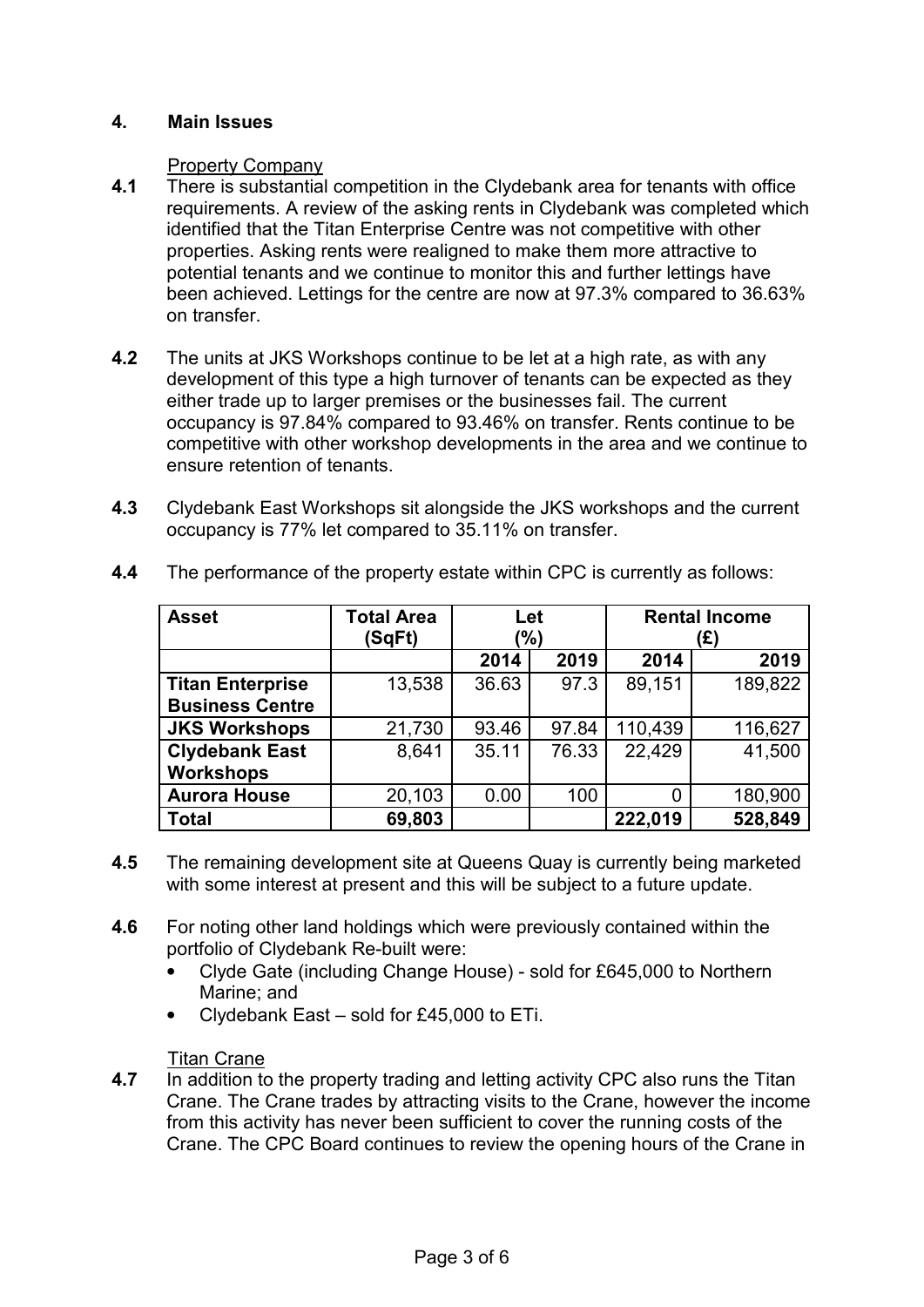order to minimise the net operating costs whilst retaining an attractive offering to the public.

- **4.8** In December 2017 the CPC Board agreed to the temporary closure of the Titan Crane from January 2018 to March 2019 and this has been extended to facilitate the Queens Quay infrastructure works. This temporary closure allows focus full time upon the development of the Titan Crane as a successful visitor attraction.
- **4.9** The overarching aim of the Titan Crane Action Plan is to increase the revenue generating potential of the Titan Crane and reduce the financial dependency on the wider CPC budget. To achieve this there are five main action areas:
	- Increase the footfall of visitors to the Crane:
	- Secure external funding;
	- Preserve an international heritage asset for use by the local community and wider groups;
	- Offer an improved and expanded heritage space that will enhance the visitor experience; and
	- Review operating procedures and introduce new more efficient ways of working and implement changes prior to the 2019 season.
- **4.10** Positive discussions continue with potential external funders including the Heritage Lottery Fund and Historic Scotland to discuss potential funding to develop the visitor experience at the Titan Crane.
- **4.11** During the Titan closure, a maintenance visit is undertaken each week by one of the Heritage Guides and ongoing maintenance is being carried out as required.

## **5. People Implications**

**5.1** There are no people implications arising from this report.

## **6. Financial and Procurement Implications**

**6.1** Since the Council took ownership of CPC the audited trading position after tax has been as follows:

| <b>Financial Year</b> | Profit/(Loss) | <b>Distributable Reserve</b> |
|-----------------------|---------------|------------------------------|
| 2014/15               | £0.298m       | £0.227m                      |
| 2015/16               | £0.077m       | £0.304m                      |
| 2016/17               | $(E0.289m)*$  | £0.451m                      |
| 2017/18               | £0.047m       | £0.343m                      |
| 2018/19               | (£0.028m)     | £0.397m                      |

**\***Loss in 2016/17 due to accountancy adjustments to implement the Financial Reporting Standard FRS102, resulting in removal of particular non distributable reserves.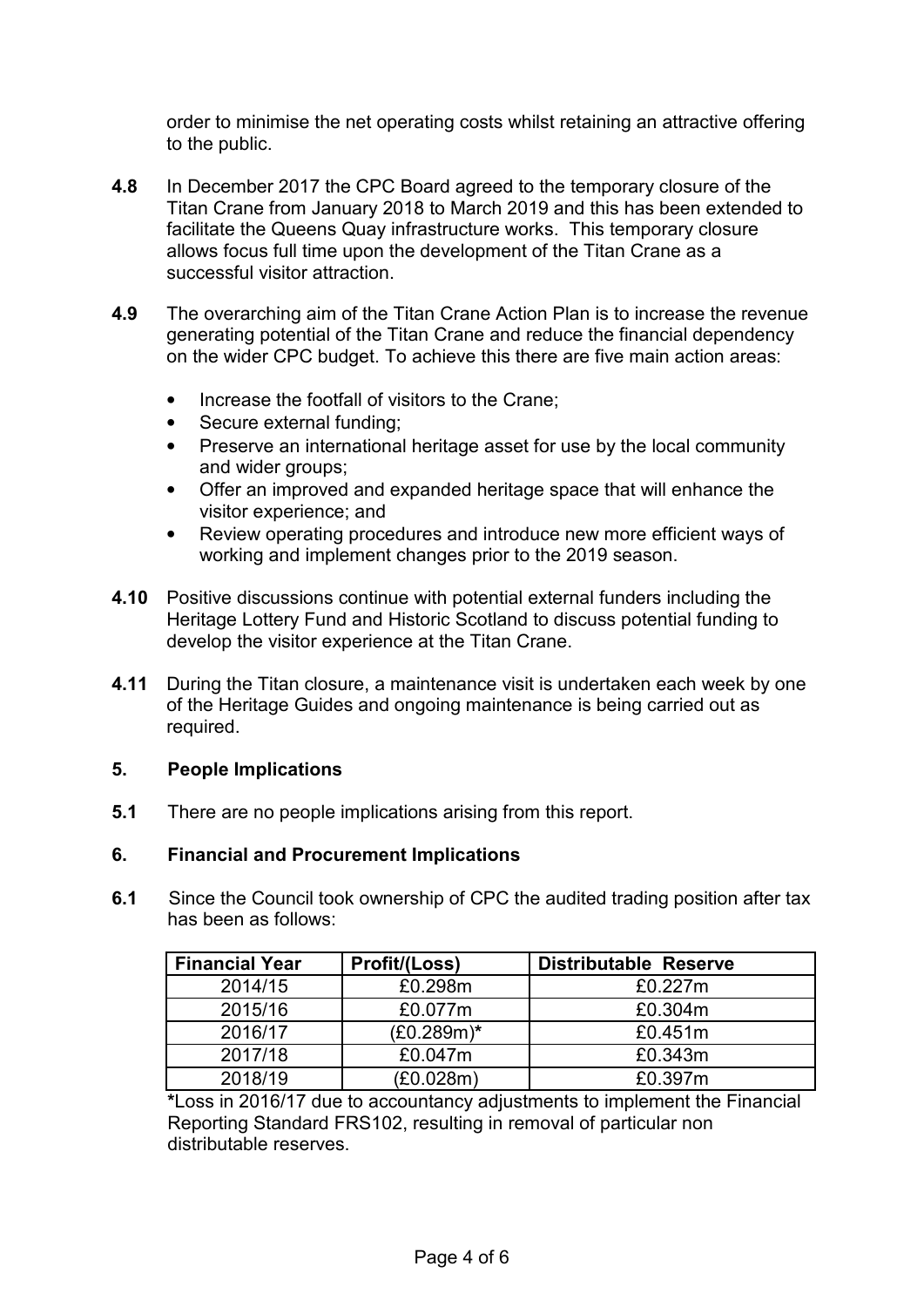- **6.2** The expectation is that the organisation will generate a surplus which should generate a dividend to the Council. The Council's budget assumed a dividend (£0.164m) would be received from CPC each year from 2016/17 onwards. As can be seen from the table at 6.1 the company has continued to trade with increased levels of operational estate being let and following the approval of the audited accounts for 2016/17, the Board agreed to provide the Council with a dividend of £0.164m (this is noted in the reduction in distributable reserves at 6.1). A dividend was paid in April 2019 of £0.043m and a divided of £0.050m agreed for 2018/19.
- **6.4** Based on the above it can be seen that the Council acquired CPC for £264,000 as an investment, which was substantially lower than the maximum sum approved by Council of £800,000. Since its acquisition CPC has absorbed new costs charged from the Council associated with the running of its assets. This has inevitably reduced the surplus position of CPC, however the services would have been required to have been funded from elsewhere if not provided by the Council.
- **6.5** There are no procurement issues associated with this report

## **7. Risk Analysis**

- **7.1** The ownership of CPC is a low-level risk to the Council. The purchase price was minimal, given the assets owned by CPC. The ongoing position is likely to remain favourable with likely dividends being provided to the Council.
- **7.2** The main risk to CPC and therefore the value of the Council's ownership lies in the Titan Crane and the potential for significant costs should any major structural repairs, etc. be required. CPC attempts to mitigate against this risk by maintaining the crane and undertaking appropriate inspections on a regular basis.

## **8. Equalities Impact Assessment (EIA)**

**8.1** No significant issues were identified in relation to equality impact.

## **9. Strategic Environmental Assessment**

**9.1** A Strategic Environmental Assessment is not required

### **10. Consultation**

**10.1** Consultation was undertaken with officers within Regeneration, Resources, and Regulatory.